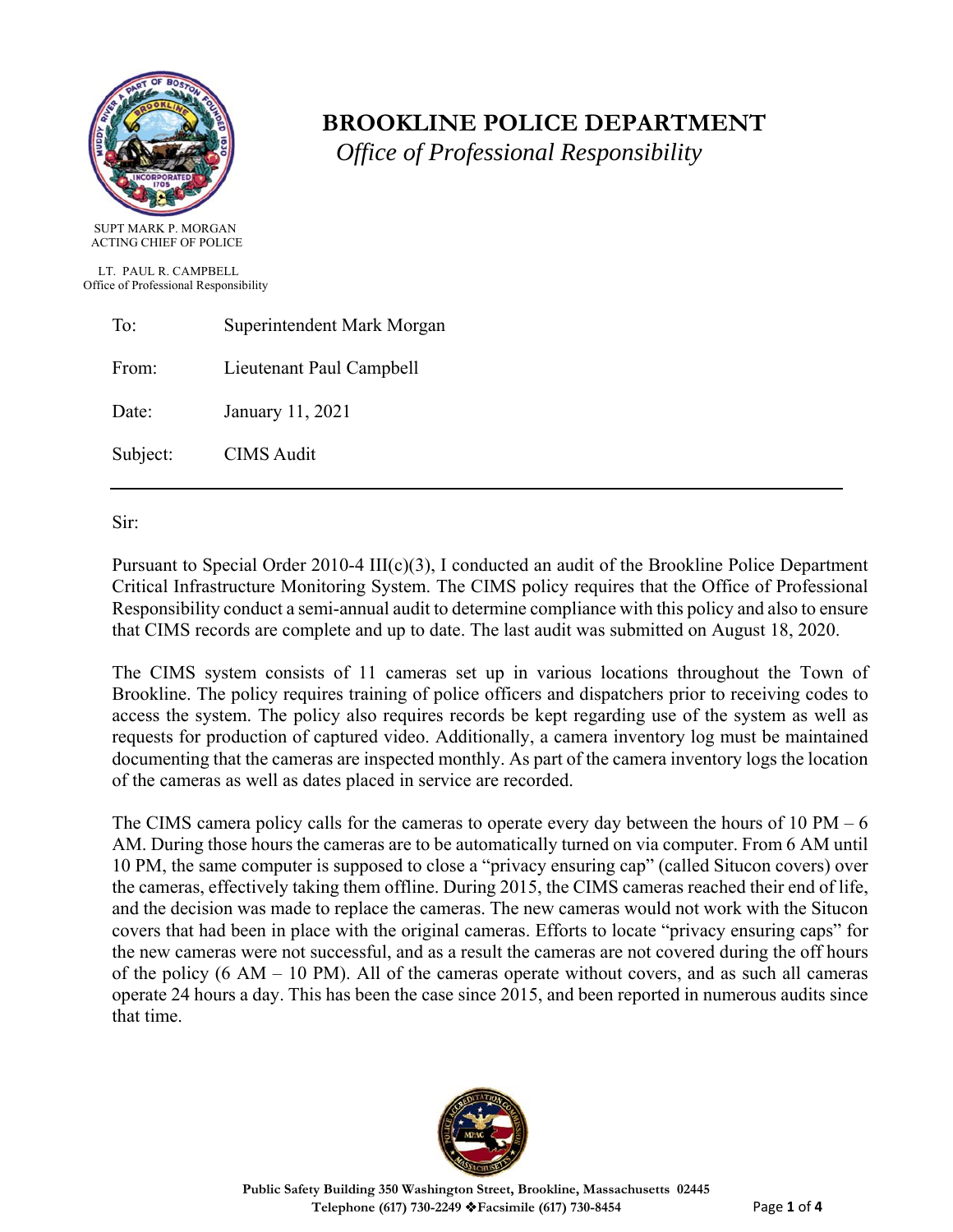In several prior audits I have noted that Special Order 2010-4 provides that recordings are to be retained for 14 days, "unless otherwise required by the evidence policy, by court order, or by law." The 14 day policy is in conflict with the law regarding records retention (Municipal Records Retention Schedule - Schedule number 01.007 – "Audio/Visual tape or Digital Recordings, security and surveillance tapes – retain 1 month"). Because of this conflict with the law, and consistent with the policy that we should follow the law, a 30 day retention period has now been implemented. All CIMS recordings are now retained for 30 days, at which point they are overwritten.

## Video Recording Production Requests

The Technology Division maintains a log documenting each request made for a copy of a video captured by the CIMS cameras. Requests for video are submitted to Officer Scott Wilder, who retains a hard copy of each request. He logs data associated with the request, including date/time of incident, type of incident, location, case # if applicable, date request filled and any additional remarks to explain the nature of the request.

I inspected this log and determined it to be organized and up to date. Since August 18, 2020 there have been 19 requests for production of video captured by the CIMS camera system. 13 of these video requests were made by law enforcement personnel for law enforcement reasons, while six requests were public records requests. All six of these public records requests were related to motor vehicle crashes. Video was provided to the requesting party in all five of these public requests, while the sixth request was not filled as it was learned that the incident did not occur in view of the camera.

Of the 19 total requests for video, 11 were accommodated. The remaining requests were not filled because the cameras did not record any video of value.

| Date of Incident |           | Time of Inciden Type of Incident | <b>Turned Over To</b>                            |
|------------------|-----------|----------------------------------|--------------------------------------------------|
| 8/4/2020         | 0158 hrs. | MV Crash                         | Public record request                            |
| 8/17/2020        | 1736 hrs. | A&B                              | N/A                                              |
| 7/9/2020         | 0015 hrs. | MV Crash                         | public record request                            |
| 9/16/2020        | 1737 hrs. | MV Crash                         | To traffic<br>investigator/computer<br>evidence  |
| 9/19/2020        | 1640 hrs. | Pedestrian struck-my             | Comp. room evidence                              |
| 7/26/2020        | 1909 hrs. | MV Striking over pedestrian      | <b>Public Record Request</b><br>-Arbella<br>Ins. |
| 10/4/2020        | 0930 hrs. | Larceny                          | N/A                                              |

Below is a list of the CIMS camera video requests for this audit period.

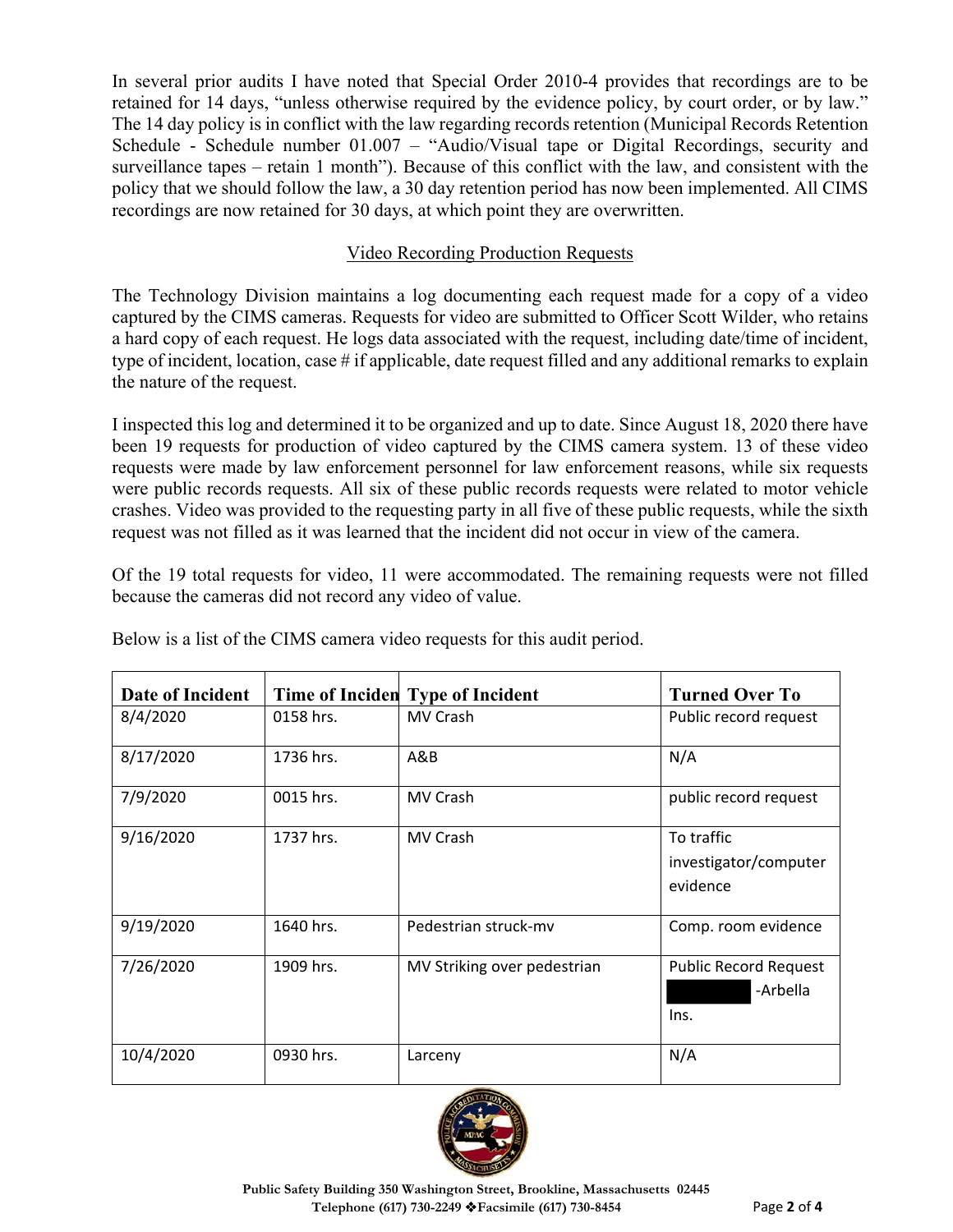| 10/8/2020   | 0530 to 1130 | damage to mv            | N/A                                                  |
|-------------|--------------|-------------------------|------------------------------------------------------|
| 10/9/2020   | 0001 to 0100 | shooting                | N/A                                                  |
| 10/15/2020  | 0645 hrs.    | MV Hit & Run            | N/A                                                  |
| 10/21/2020  | 1102 hrs.    | MV - bicyclist          | Evidence                                             |
| 10/31/2020  | 1350 hrs.    | MV crash-Hit & Run      | Computer Evidence                                    |
| 11/16/2020  | 0610 hrs.    | & bicycle<br><b>MV</b>  | Computer Evidence                                    |
| 11/20/2020  | 1615 hrs.    | MV Crash                | Public record request -<br><b>Brewster Ambulance</b> |
| 11/212/2020 | 1745 hrs.    | Att. Larceny of scooter | N/A                                                  |
| 11/24/2020  | 1125 hrs.    | MV hit & run            | N/A                                                  |
| 11/16/2020  | 0610 hrs.    | MV & Bicycle            | Public record request-                               |
| 11/192020   | 2030 hrs.    | MV Crash                | Public record request -<br>Geico Ins.                |
| 12/18/2020  | 1800 hrs.    | Medical \ MBTA Case     | <b>MBTA</b> investigation:                           |

### Camera Inventory and Inspection

Under the policy it is required that the camera system be inspected monthly by the Technology Division. Additionally the Technology Division must maintain a log inventorying all cameras in service, including the date each camera is placed in service, location, inspection dates, maintenance/repair history and specific activities being monitored if any.

The log detailing this information is kept in the Larimore property system. A separate log is maintained for each camera. The information contained in the logs is complete and easily accessible. I checked the logs and found the information to be clear and up to date. The cameras have been inspected as required. Where issues are discovered they are noted in the inspections as well as the actions undertaken to address these issues.

### Certification/Training

Prior to receiving an access code to operate the CIMS camera system, Department Employees are required to receive a copy of the policy for the CIMS cameras. Employees must also receive training in the policy, with a focus on impermissible uses. Once this is done, employees then sign a certification that they have received and read the Special Order regarding the CIMS camera system (S.O. 2010-4).